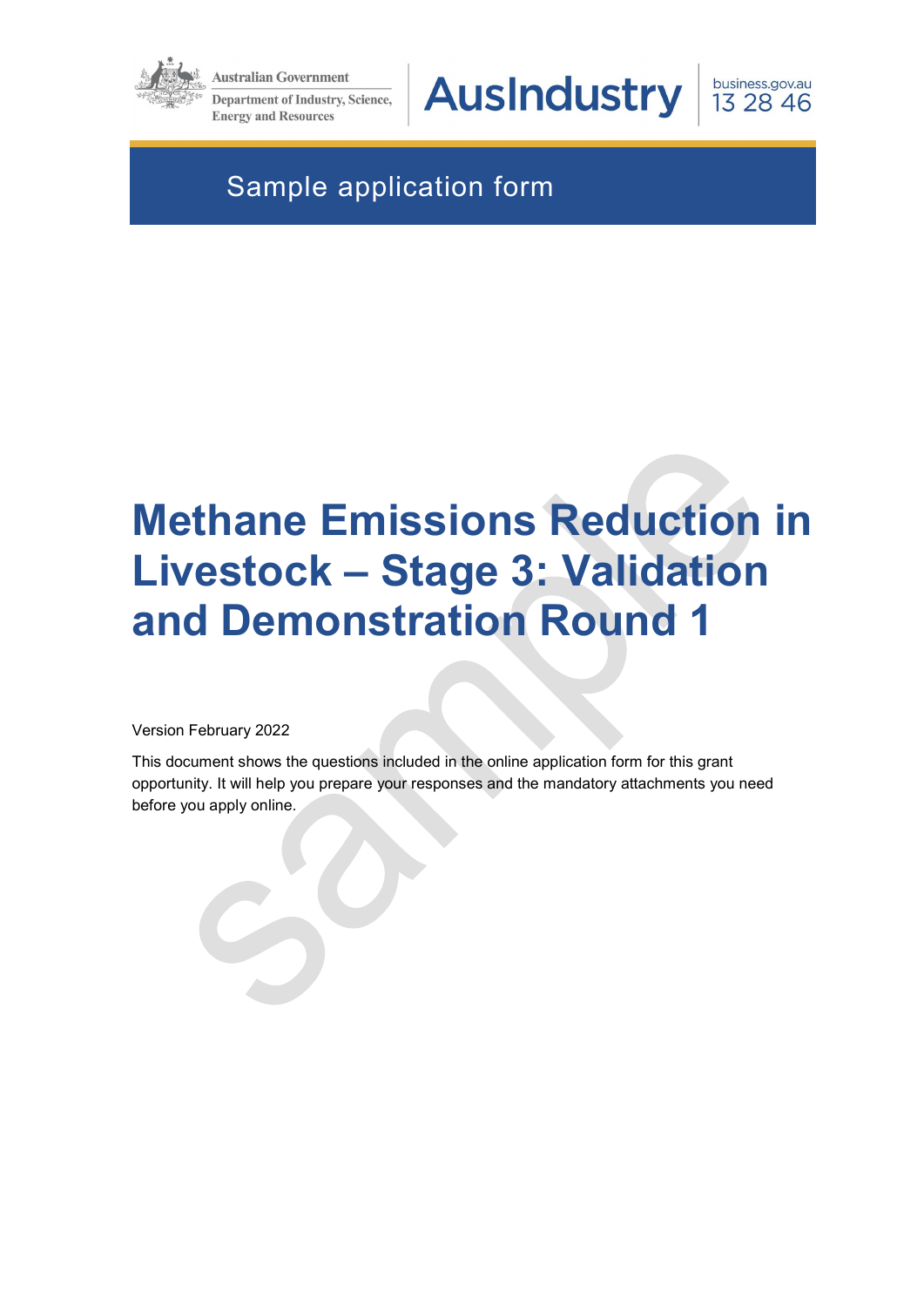# **Instructions**

The online form captures the information required by the department to assess and manage your application for services and funding.

The first page of the application page contains the following instructions.

### Completing your application

The application consists of separate pages as shown in the navigation menu on the left hand side of the portal page. You can navigate between pages using the menu or the buttons at the bottom of each page.

A red asterisk \* indicates a mandatory question. A warning message may appear if you have not completed all of the mandatory questions or if there is an issue with information you have entered.

#### Saving your responses

You can save your changes at any time by using the Save button.

To prevent you losing your work you should save often. The portal will time out after 30 minutes if you do not save. Typing or moving your mouse does not reset the time out.

You must use the Save and Continue button to validate the information on each page. If you use the menu to navigate between pages, you will be prompted on the final page to go back and validate all of the information you have entered. A green tick indicates a validated page.

You can modify saved responses up until you submit your application.

### Participants

You may invite others to assist in completing your application via the application summary page. To do this:

- Select the Participants button
- Enter the details

An email will be sent to the participant inviting them to assist with your application.

### Submitting your application

You must complete every page of the application before you can submit.

You must also read and agree to the declaration which advises you of your responsibilities.

Check all your answers before you submit your application. After you submit, it will no longer be editable.

#### Internet browsers supported by the portal

We recommend that you use the following browsers for optimum functionality:

- On Windows: The latest versions of Mozilla Firefox, Google Chrome and Microsoft Edge
- On Mac: The latest versions of Safari and Google Chrome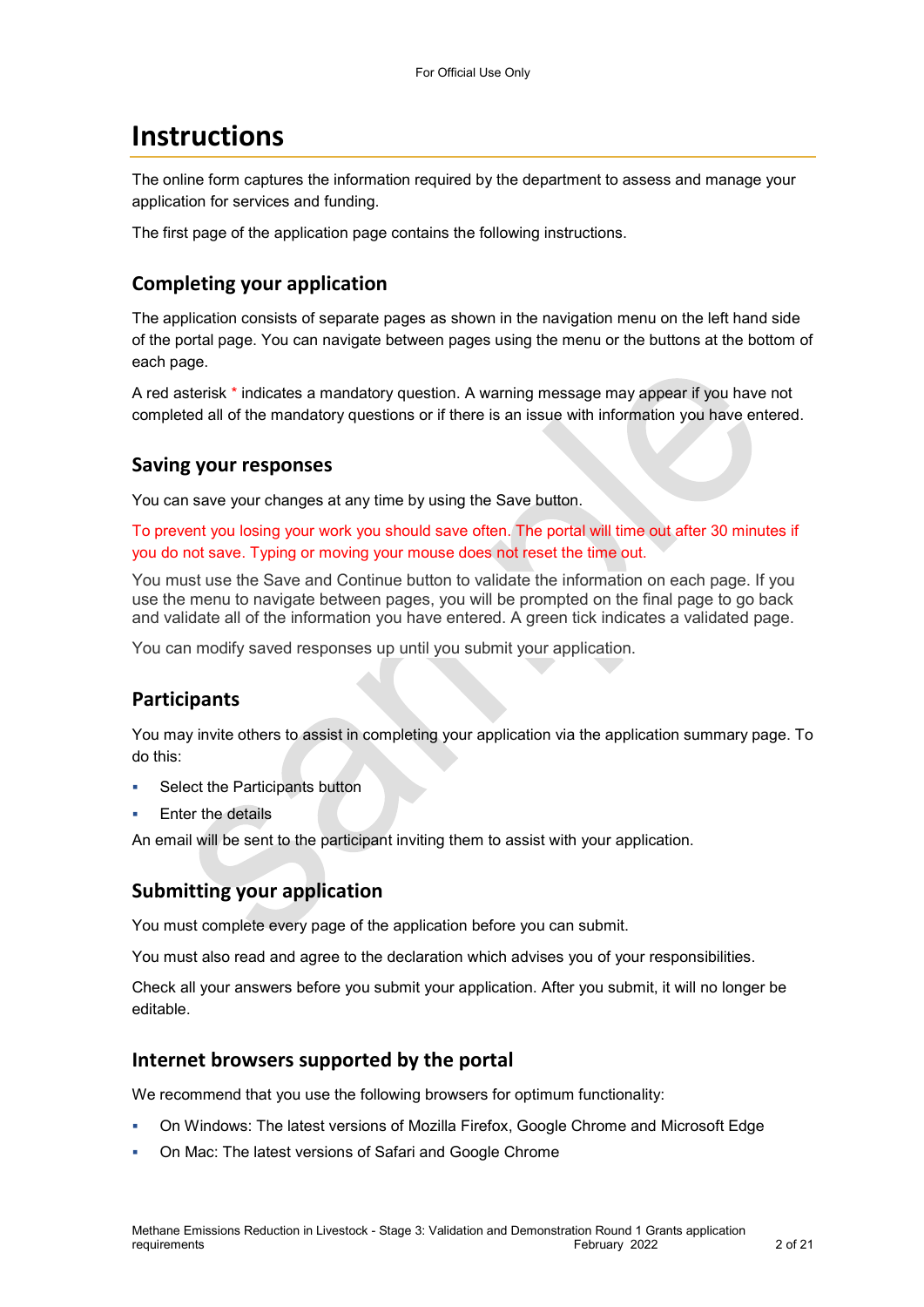### Getting help

If you require further assistance completing this form, **contact us** by email or web chat or on 13 28 46.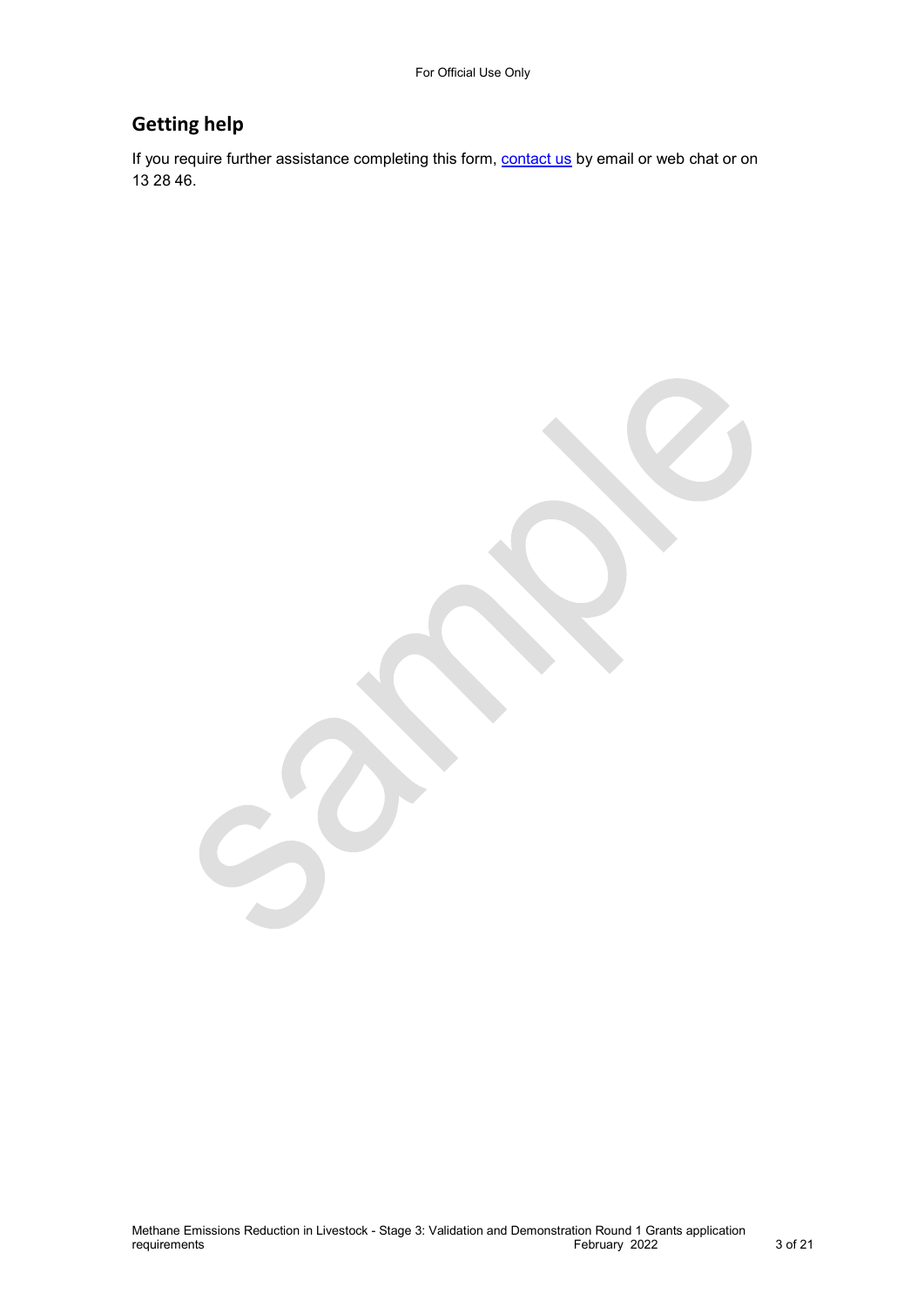# A. Program selection

Before you start your application, we need to first identify what type of entity is applying.

Some programs we offer allow entities without an ABN to apply. The form is designed to accommodate these entities. However for this grant opportunity, an ABN is mandatory, If you do not have an ABN this grant opportunity will not appear in the program selection at the bottom of the first page and you will not be able to continue.

If you are a trustee applying on behalf of a trust we will need details of both the trust and trustee.

Before you start you should have the following details ready if they are applicable to you.

- Australian Business Number (ABN)
	- or
- Australian Company Number (ACN)
- Indigenous Corporation Number
- Australian Registered Body Number
- Australian Registered Scheme Number
- Incorporated Association Registration
- Co-operative Registration Number
- Charity status
- Not for profit status

Where applicable, international organisations will need to provide

- country of registration
- registration number

### A.1. Program selection

You must select from a drop-down menu the program that you are applying for. If you have been provided with an Invitation code, you will be able to enter it here which will select the program for you.

- Field 1 select Methane Emissions Reduction in Livestock (MERiL) Stage 3: Validation and Demonstration Round 1
- Field 2 select Methane Emissions Reduction in Livestock (MERiL) Stage 3: Validation and Demonstration Round 1

#### When you have selected the program, the following text will appear.

The grant opportunity provides funding to validate and demonstrate technology solutions for delivering low emissions feed supplements to grazing animals. Successful applicants will demonstrate how their proposed technology solution is safe and effective at reducing enteric emissions in an operational environment.

You should read the grant opportunity guidelines and sample grant agreements before filling out this application. We recommend you keep the guidelines open as you are completing your application so you can refer to them when providing your responses.

You may submit your application at any time up until 5.00pm AEST on 7 June 2022. Please take account of time zone differences when submitting your application.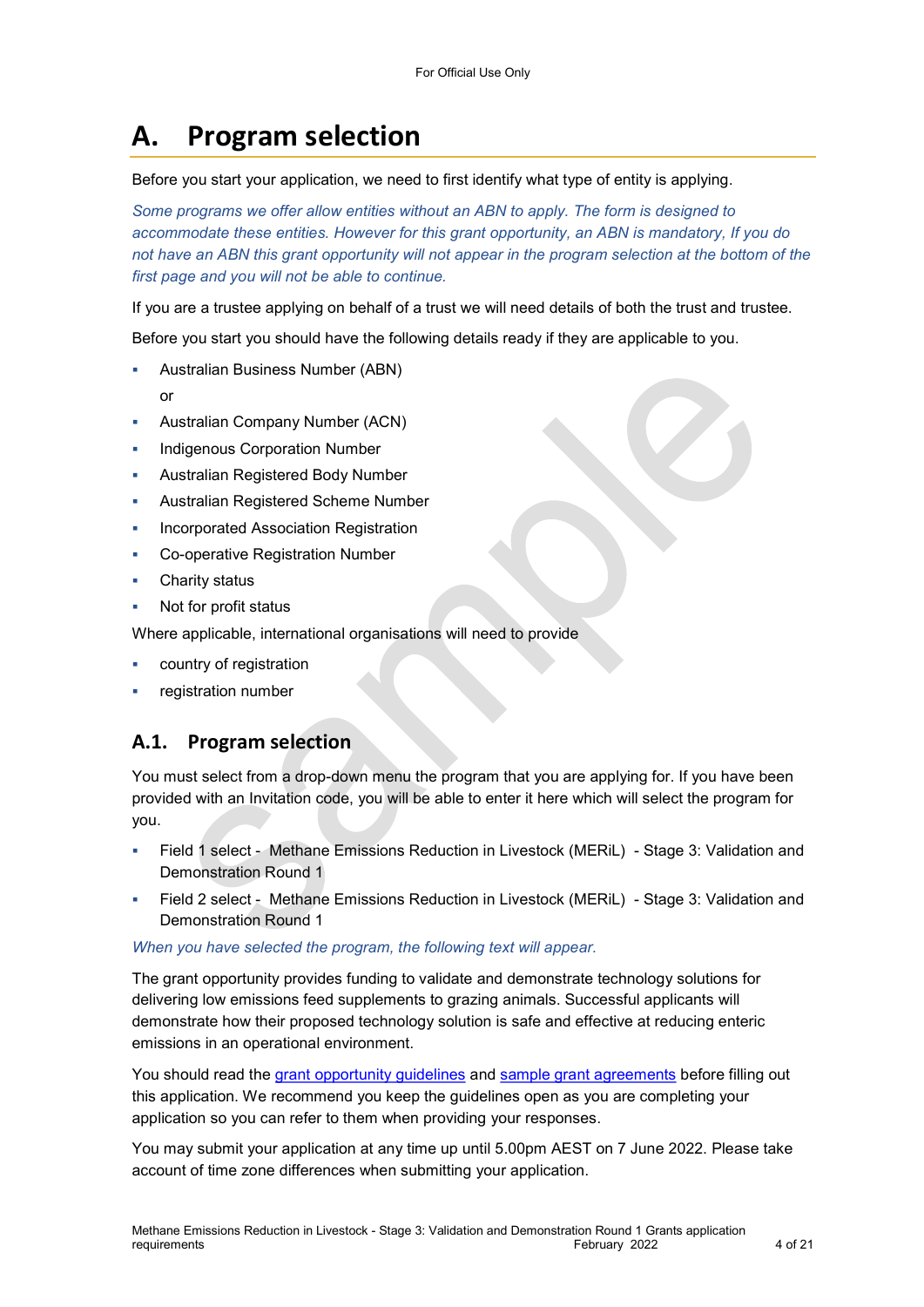# B. Eligibility

We will ask you the following questions to establish your eligibility for the Methane Emissions Reduction in Livestock – Stage 3: Validation and Demonstration Round 1 grant opportunity.

Questions marked with an asterisk are mandatory.

Select which type of entity your organisation is. \*

- **an entity, incorporated in Australia**
- **a** co-operative
- an incorporated trustee on behalf of a trust
- a publicly funded research organisation (PFRO) as defined in section 14
- **an Australian State/Territory Government agency or body**
- none of the above.

#### You must select an eligible entity to proceed to next question.

 Do you certify that your project is supported by your board (or chief executive officer or equivalent if there is no board), and that you can complete the project and meet the costs of the project not covered by grant funding? \*

You must answer yes to proceed to next question.

 Do you certify that you have or will have relevant intellectual property arrangements in place in order to undertake your project? \*

You must answer yes to one of these questions to proceed to next question.

 Do you certify that you will collect and provide research data and outputs to the department and any nominated third party for the purpose of supporting updates to the livestock emissions framework? \*

You must answer yes to proceed to next section.

Do you certify that you will have access to appropriate volumes of the relevant low emission feed supplement(s) to undertake the project activities?

You must answer yes to proceed to next section.

Do you certify that your proposed technology solution is at TRL 5, 6 or 7?

You must answer yes to proceed to next section.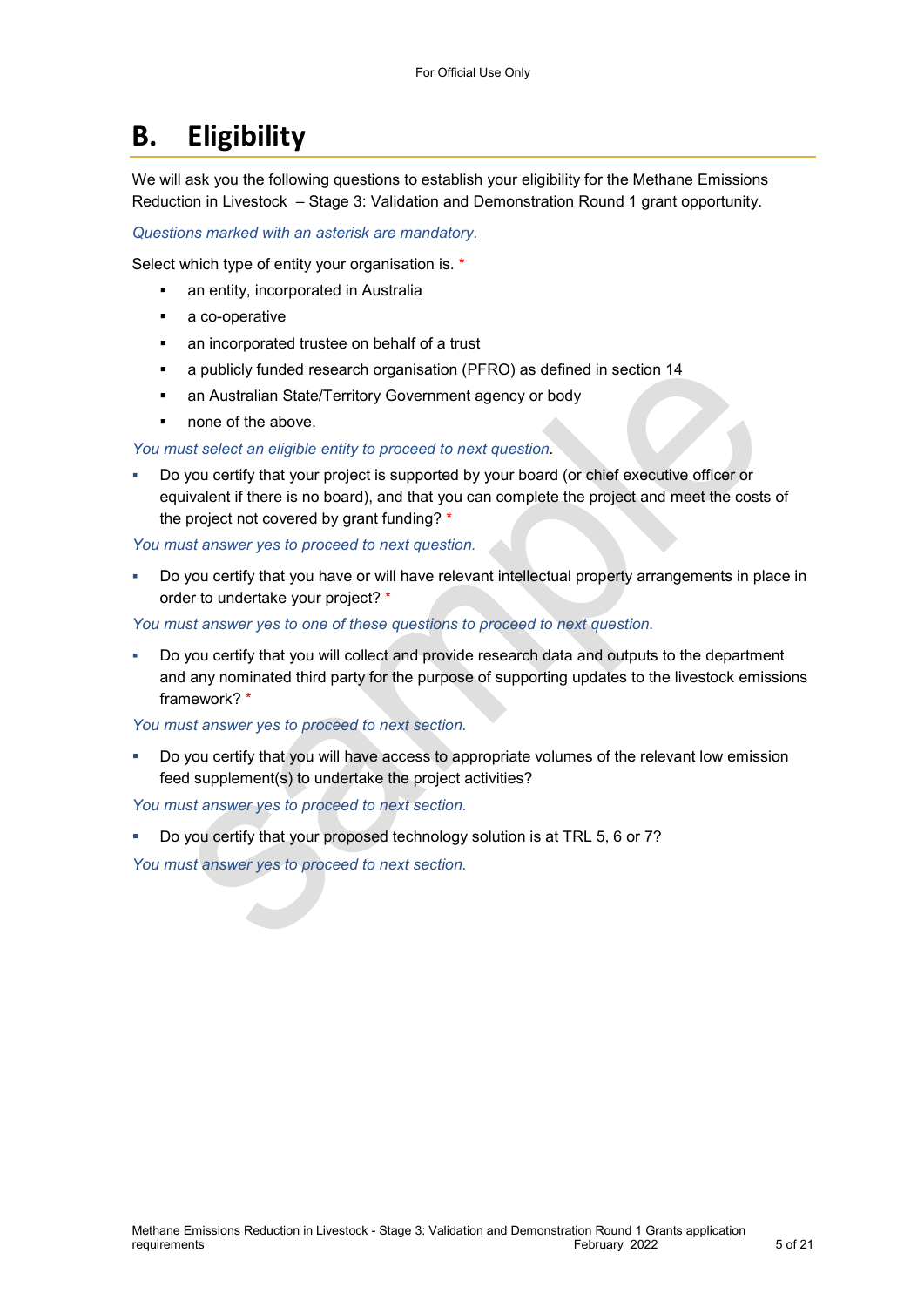# C. Applicant address

### C.1. Applicant street address

You must provide your street address

When you start typing the address in the field you can select the correct one from the drop down list that appears. If it is not there you can enter manually.

### C.2. Applicant postal address

You must provide your postal address

When you start typing the address in the field you can select the correct one from the drop down list that appears. If it is not there you can enter manually.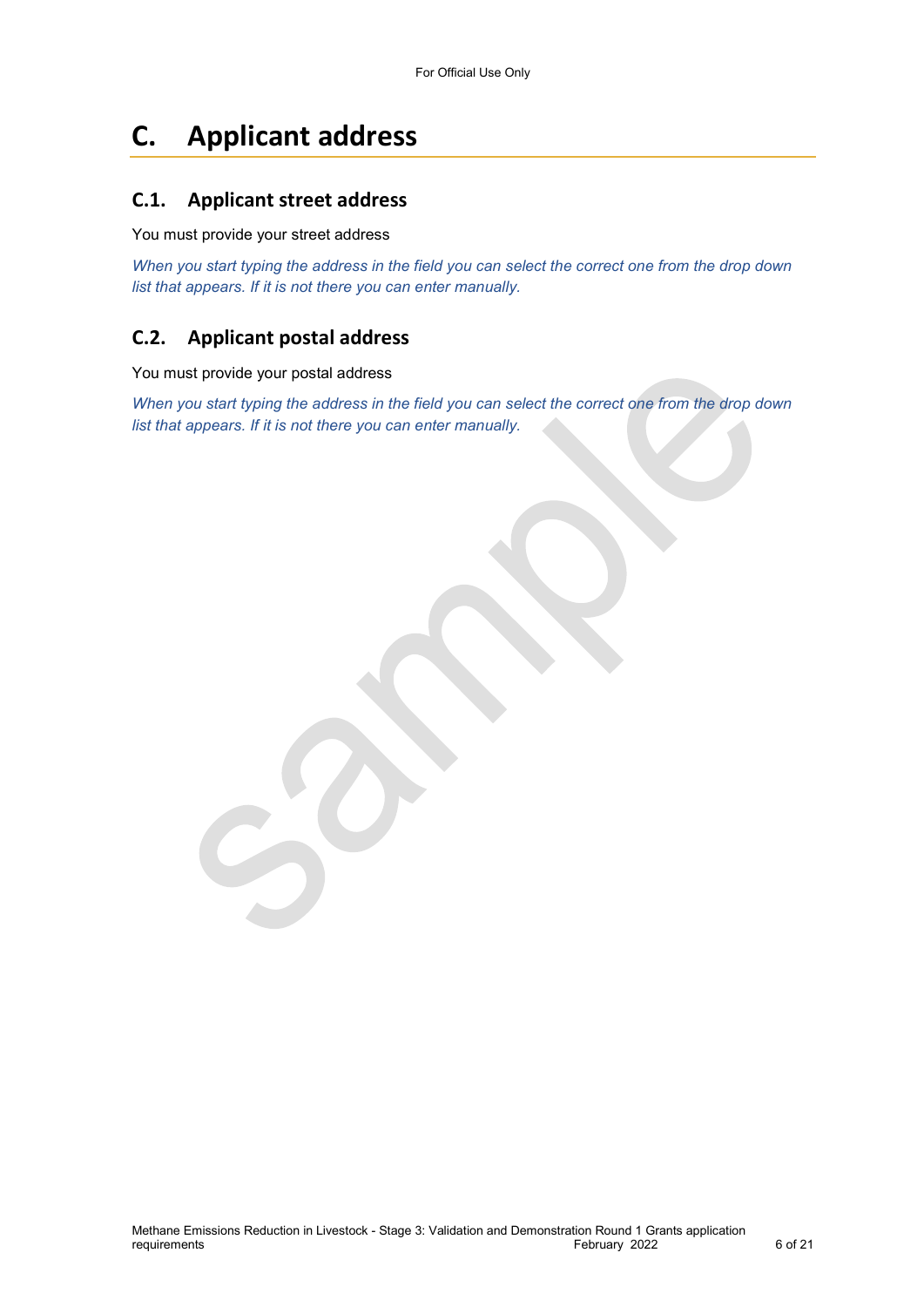# D. About your organisation

### D.1. Latest Financial Year Figures

- Has the applicant existed for a complete financial year?
- If no, enter the number of months completed in the financial year to date.

### D.2. Recent trading performance

You must provide the following financial information about the applicant organisation.

We collect the following data from all applicants across all grant programs. We use this data to better understand your organisation and to help us develop better policies and programs.

All amounts must show a whole dollar value e.g. \$1 million should be presented as \$1,000,000. The turnover value must be that of the entity that is making the grant application (the 'applicant'), regardless of whether the entity belongs to a consolidated group for tax purposes.

These fields are mandatory and entering \$0 is acceptable if applicable for your organisation.

Sales Revenue (Turnover)

Total revenue from the sale of goods and services, as reported in your organisation's Business Activity Statements (BAS).

Export revenue

Total revenue from export sales, as reported in your organisation's BAS.

R&D expenditure

Expenditure on research and development, i.e. creative work undertaken on a systematic basis in order to increase the stock of knowledge, including knowledge of man, culture and society, and the use of this stock of knowledge to devise new applications.

#### Taxable income

Taxable income or loss as per the applicant's Business Income Company Tax Return form.

Number of employees (headcount)

Number of individuals who are entitled to paid leave (sick and holiday), or generate income from managing the business. This should include working proprietors and salaried directors.

Number of independent contractors (headcount)

Number of individuals engaged by the business under a commercial contract (rather than an employment contract) to provide employee-like services on site.

### D.3. Your ANZSIC code

Provide from a drop-down menu:

- your organisation's main revenue earning division under the Australian and New Zealand Standard Industrial Classification (ANZSIC).
- your organisation's main revenue earning class under the Australian and New Zealand Standard Industrial Classification (ANZSIC).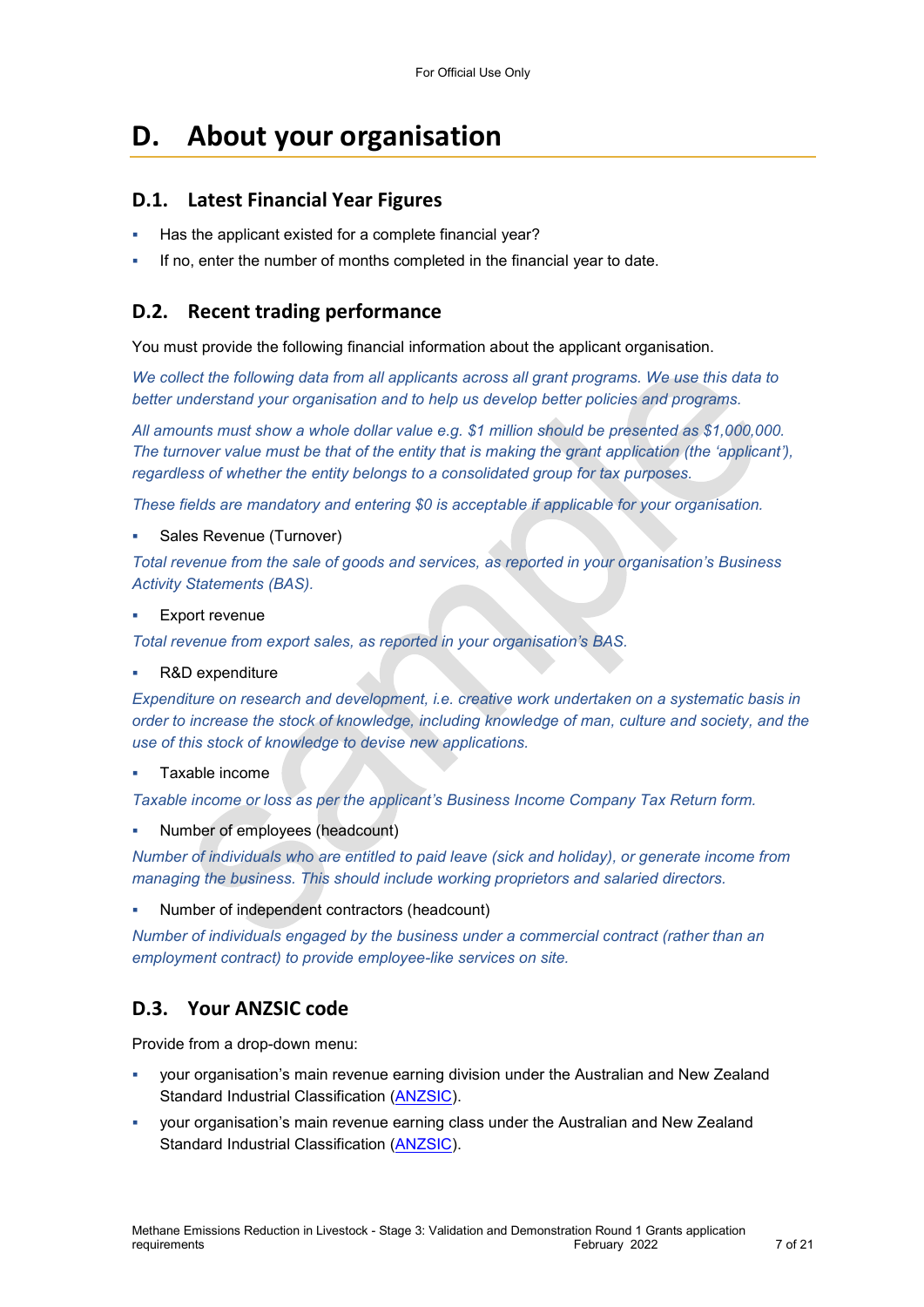### D.4. Indigenous organisation

Is your organisation Indigenous owned?

An organisation is considered Indigenous owned where at least 51% of the organisation's members or proprietors are Indigenous.

Is your organisation Indigenous controlled?

An organisation is considered Indigenous controlled where at least 51% of the organisation's board or management committee is Indigenous.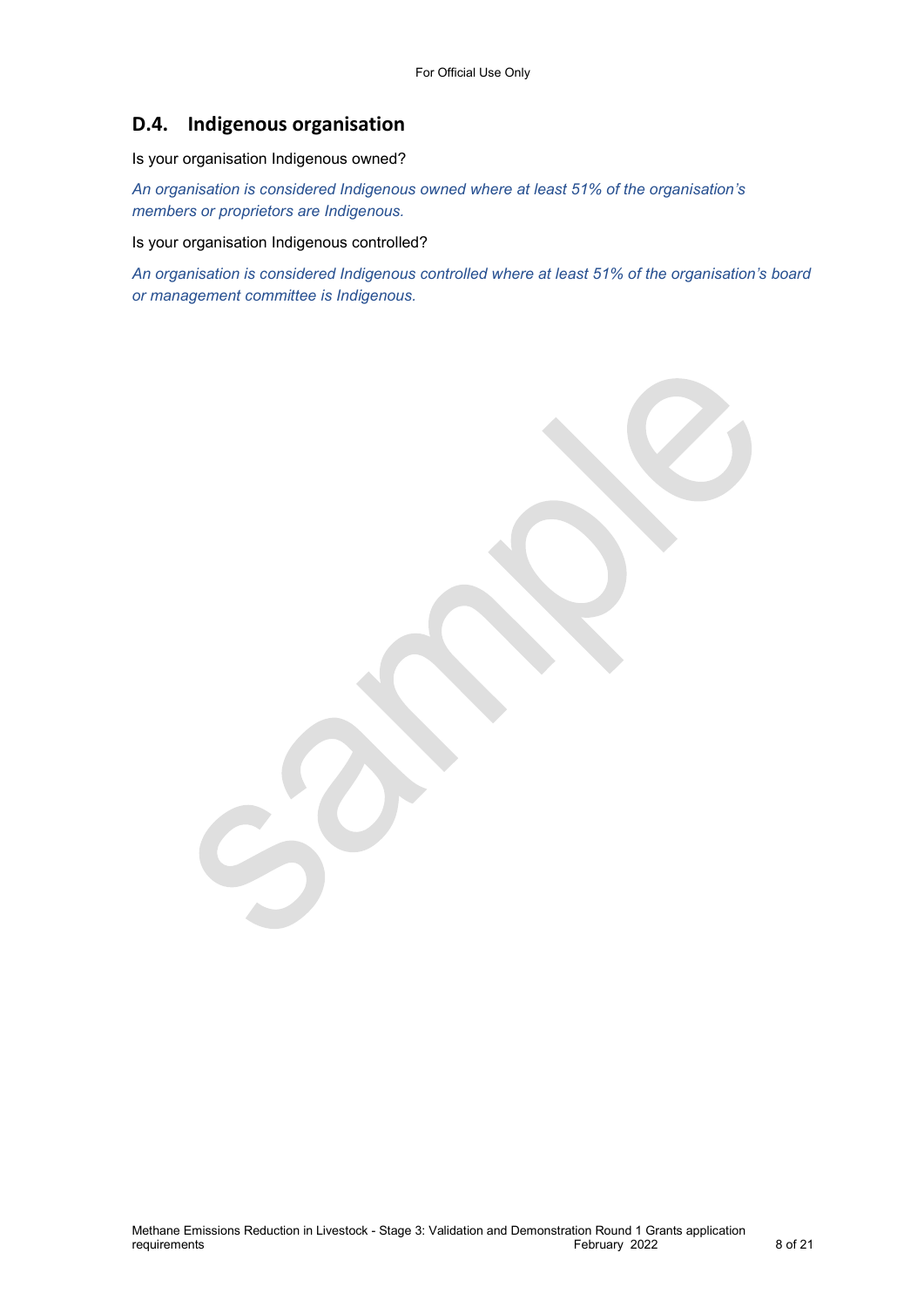# E. Project information

On this page you must provide the detailed information about your proposed project.

If your application is successful, we will publish some grant details on GrantConnect and other government publications. Published details include:

- name of the grant recipient
- a project title
- a brief project description and its intended outcome
- amount of grant funding awarded.

#### E.1. Project title and description

Provide a project title.

Your response is limited to 75 characters including spaces and does not support formatting.

Provide a brief project description.

Your response is limited to 750 characters including spaces and does not support formatting.

Ensure your project description focuses on your project's key activities and outcomes. Outline what it is you are going to do and how it will demonstrate your proposed technology solution is safe and effective at reducing enteric emissions in an operational environment.

#### E.2. Detailed project description and key activities

This information will be included in your grant agreement if your application is successful.

Provide a detailed description of your project including the project scope and key activities.

Your response is limited to 5000 characters including spaces and does not support formatting.

You must also provide a project plan which you should attach later in your application. Refer to the grant opportunity guidelines for the requirements of the project plan.

#### E.3. Project outcomes

This information will be included in your grant agreement if your application is successful.

Provide a summary of the expected project outcomes.

Your response is limited to 5000 characters including spaces and does not support formatting.

#### E.4. Project duration

Your project must be completed by 30 April 2025

- Estimated project start date August 2022
- Estimated project end date April 2025
- Estimated project length (in months)

The project length will be calculated by the start and end dates you enter. Your project can be no longer than 33 months and a minimum of 18 months.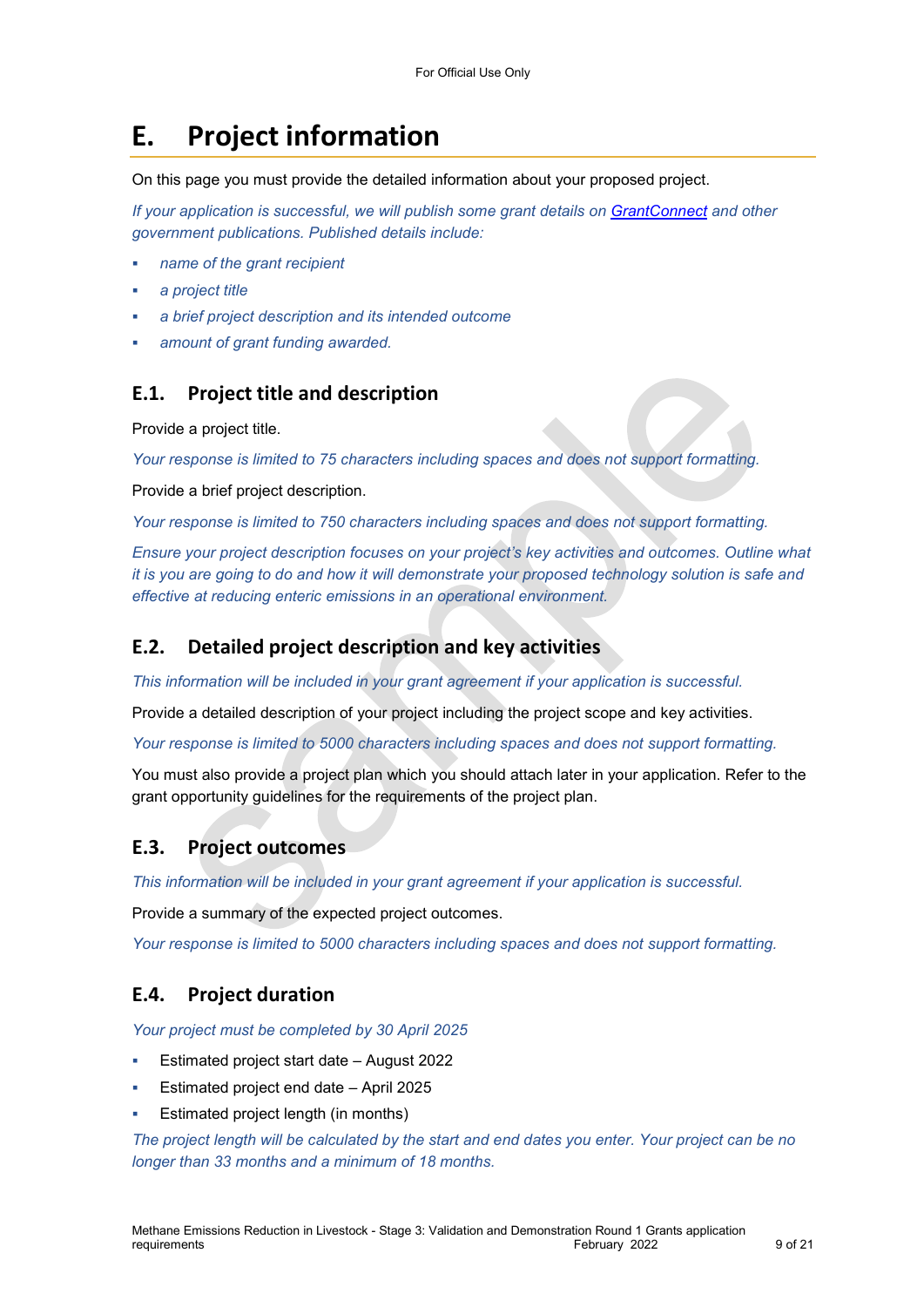### E.5. Project milestones

You must breakdown your project into milestones. You should include the key activities occurring at each milestone. The start date of milestone 1 is the expected project start date. The end date of your last milestone activity will be the project end date. You will be required to complete the following fields. You can add up to 12 milestones.

#### Milestone title

Your response is limited to 100 characters including spaces and does not support formatting.

**Description** 

Your response is limited to 750 characters including spaces and does not support formatting.

- Estimated start date
- Estimated end date

### E.6. Project location

You must provide the address where your project will be undertaken and the estimated percentage of project value expected to be undertaken at that site. If you have multiple sites you must add the address of each site.

A project site must be a street address. Do not provide a postal address, institution or building name.

- Project site address
- Estimated percentage of project value expected to be undertaken at site

### E.7. Employment

How many employees do you currently employ (headcount)?

- a) Full-time employees
- b) Part-time employees
- c) Casual employees or contractors

How many Indigenous employees do you currently employ (headcount)?

- a) Full-time employees
- b) Part-time employees
- c) Casual employees or contractors

How many new employees (headcount) do you expect to employ as a result of your organisation's participation in this project?

- a) Full-time employees
- b) Part-time employees
- c) Casual employees or contractors

How many new Indigenous employees (headcount) do you expect to employ as a result of your organisation's participation in this project?

- a) Full-time employees
- b) Part-time employees
- c) Casual employees or contractors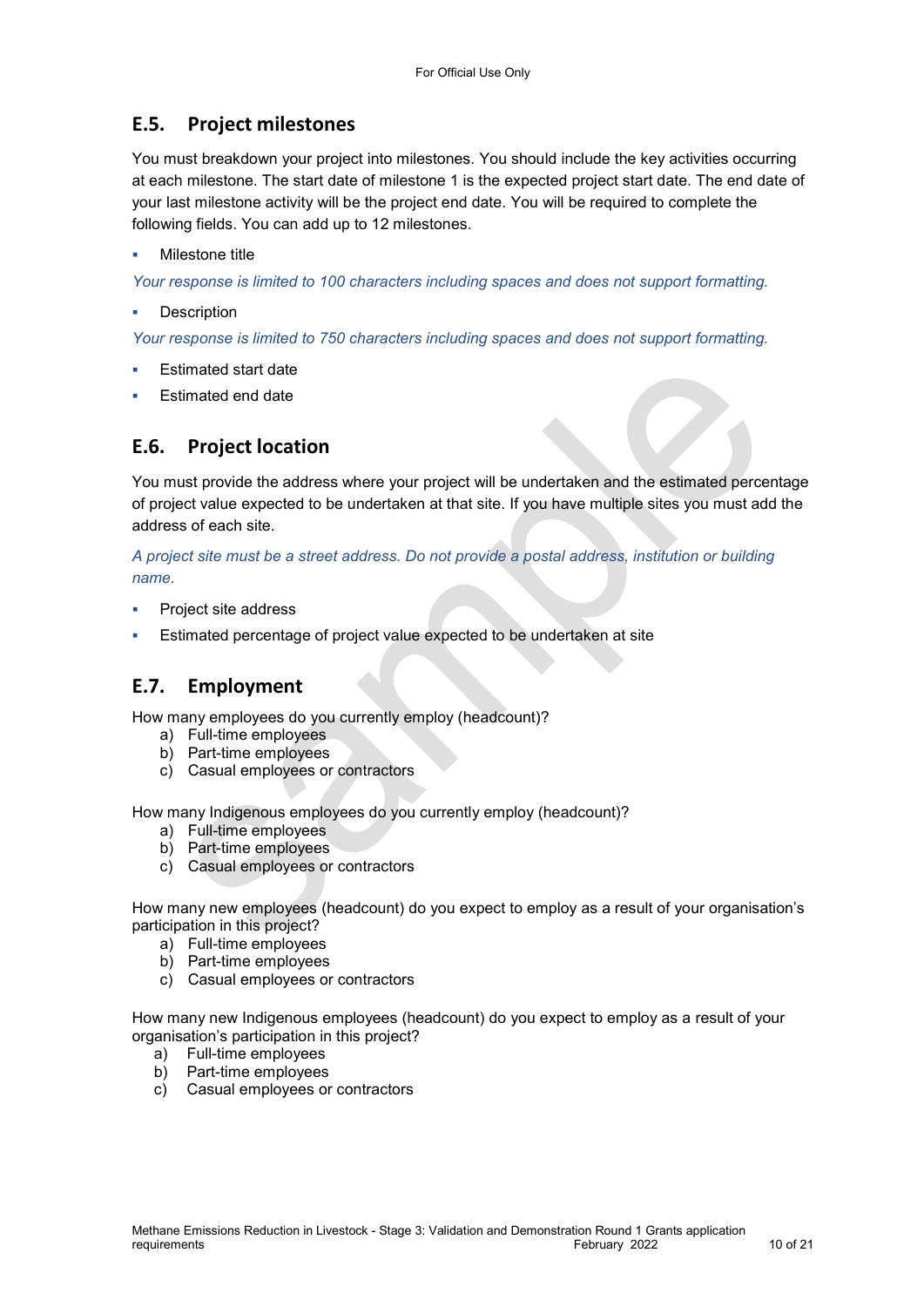### E.8. Disclosure of financial penalties

Have any of your board members, management or persons of authority been subject to any pecuniary penalty, whether civil, criminal or administrative, imposed by a Commonwealth, State, or Territory court or a Commonwealth, State, or Territory entity?

If yes

Provide details of the penalty.

Your response is limited to 750 characters including spaces and does not support formatting.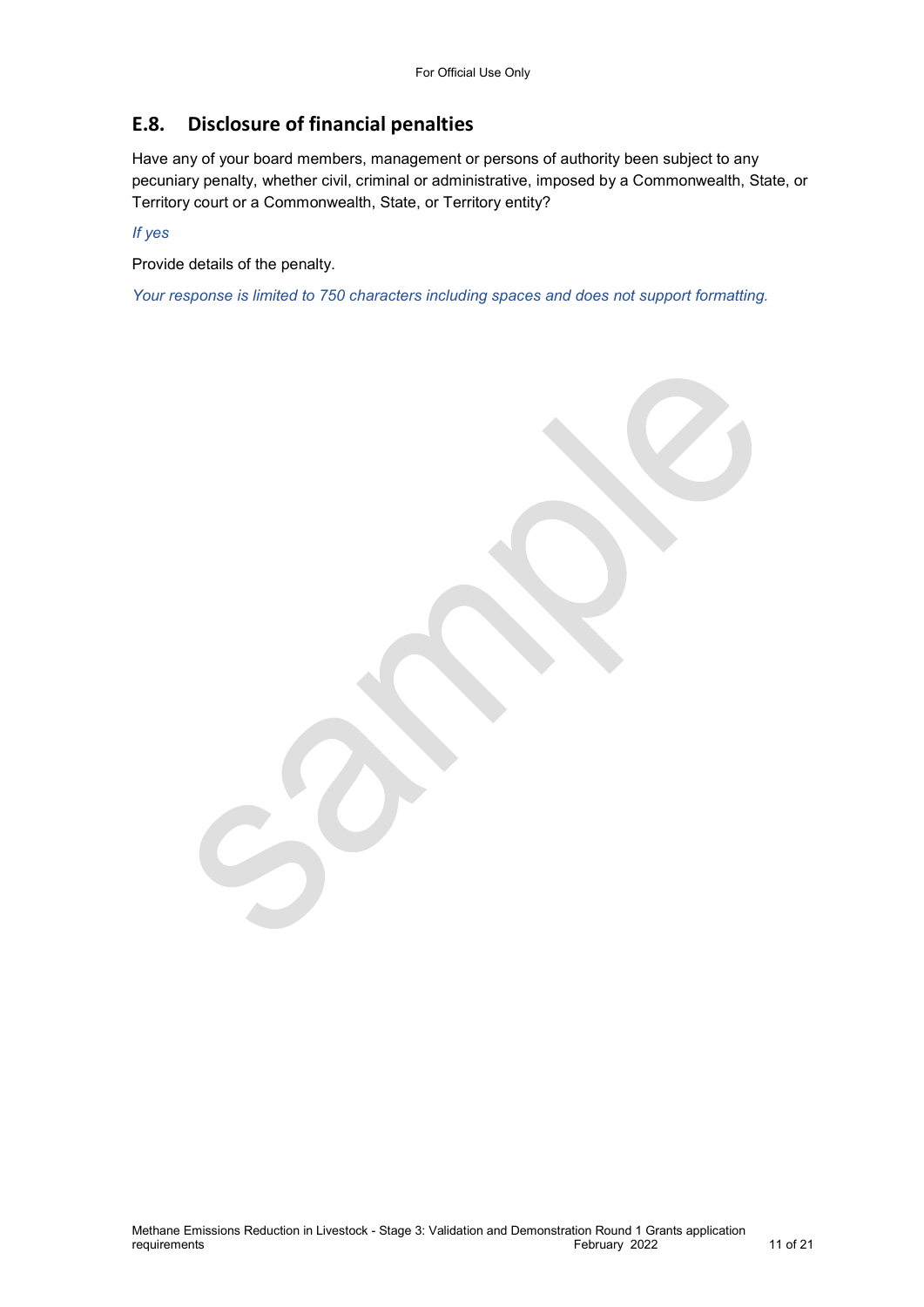# F. Project budget

#### F.1. Project budget summary

Provide a summary of your eligible project expenditure over the life of the project.

If you are registered for GST, enter the GST exclusive amount. If you are not registered for GST, enter the GST inclusive amount. We only provide grant funding based on eligible expenditure. Refer to the guidelines for guidance on eligible expenditure.

The minimum eligible project expenditure for this grant opportunity is \$1,492,538.

Labour on costs cannot exceed 30 per cent of total eligible labour costs.

Domestic travel cannot exceed 10 per cent of total eligible project expenditure.

Independent audit costs cannot exceed 1 per cent of total eligible project expenditure.

You will also be required to attach a detailed project budget later in the application form. Refer to the grant opportunity guidelines for the requirements of the budget.

Eligible expenditure includes items covered by cash contributions from other funding sources. This table reflects the cash expenditure only of the project, do not include in-kind (see F.3 for in-kind)

| Type of expenditure | <b>Head of expenditure</b> | <b>Financial Year</b> | Cost |
|---------------------|----------------------------|-----------------------|------|
| Project expenditure |                            |                       | \$   |
|                     | Labour                     |                       | \$   |
|                     |                            | 2022/23               | \$   |
|                     |                            | 2023/24               | \$   |
|                     |                            | 2024/25               | \$   |
|                     | Labour on costs            |                       | \$   |
|                     |                            | 2022/23               | \$   |
|                     |                            | 2023/24               | \$   |
|                     |                            | 2024/25               | \$   |
|                     | Contract                   |                       | \$   |
|                     |                            | 2022/23               | \$   |
|                     |                            | 2023/24               | \$   |
|                     |                            | 2024/25               | \$   |
|                     | Plant and equipment        |                       | \$   |
|                     |                            | 2022/23               | \$   |
|                     |                            | 2023/24               | \$   |
|                     |                            | 2024/25               | \$   |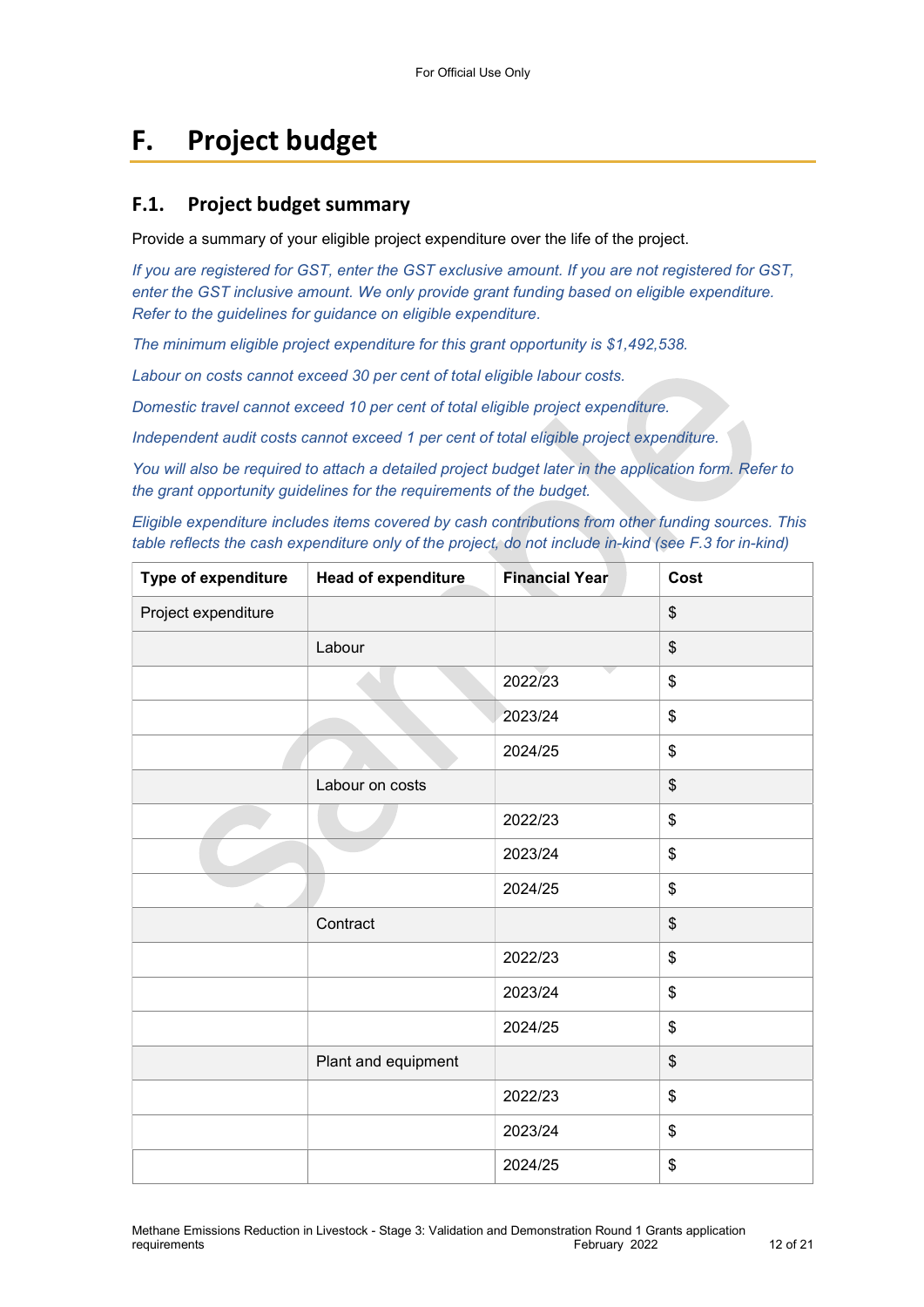| <b>Type of expenditure</b> | <b>Head of expenditure</b> | <b>Financial Year</b> | Cost          |
|----------------------------|----------------------------|-----------------------|---------------|
|                            | <b>Materials</b>           |                       | \$            |
|                            |                            | 2022/23               | \$            |
|                            |                            | 2023/24               | \$            |
|                            |                            | 2024/25               | \$            |
|                            | Travel                     |                       | \$            |
|                            |                            | 2022/23               | \$            |
|                            |                            | 2023/24               | \$            |
|                            |                            | 2024/25               | \$            |
|                            | Other                      |                       | \$            |
|                            |                            | 2022/23               | $\frac{1}{2}$ |
|                            |                            | 2023/24               | \$            |
|                            |                            | 2024/25               | $\$\$         |
| Total                      |                            |                       |               |

#### Grant funding requested

You will be asked to enter the amount of grant funding you are requesting. Validations will limit your request to be within the grant opportunity guidelines.

### F.2. Source of funding

In this section you must provide details of how you will fund the project, other than the grant funding sought.

The total of all sources of funding plus your grant, should be equal to your total project expenditure in the section above.

Your own contribution to the project is also considered a 'source of funding' and must be provided.

You will need to provide the following information for all other sources of funding

- Name of contributor
- Type of contributor

Contributors are divided into the following types

- o Your contribution
- o Other Commonwealth government grants
- o Other non-Commonwealth government grants
- o Other non-government contribution
- Value of contribution
- Date due of contribution
- Description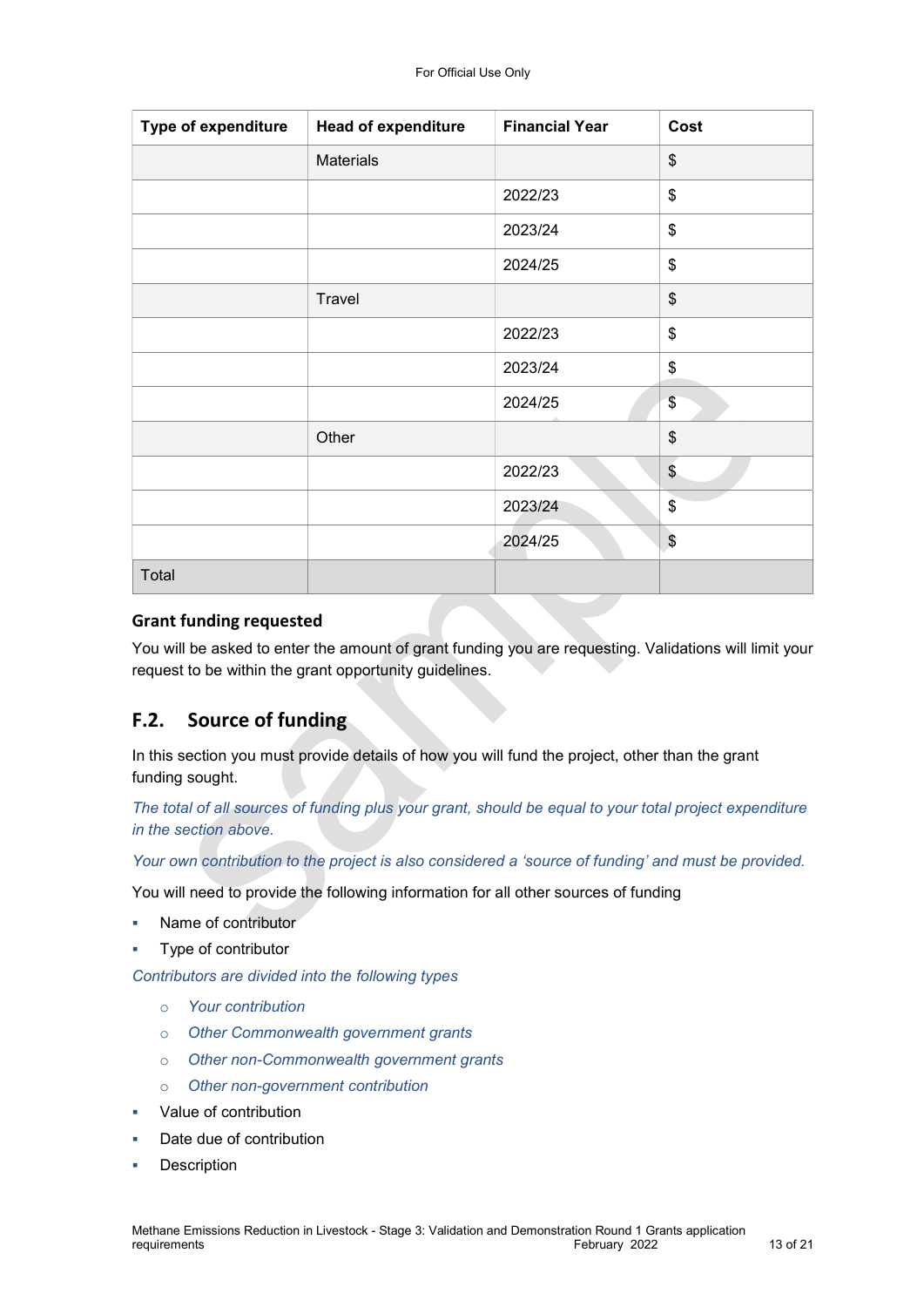You may need to provide details around whether your contribution is sourced from bank loans, equity or cash flow etc.

#### F.3. Summary of in-kind contributions

In this section you must provide details of in-kind contributions to the project.

Your own in-kind contribution to the project, if applicable, can be provided here.

In-kind contributions are not mandatory. However, we will favour applications that leverage additional investment in the form of cash or in-kind contributions. Where you provide in-kind contributions such as labour, equipment or materials, you must calculate the equivalent dollar value.

You will need to provide the following information for all sources of in-kind contributions.

- Name of contributor
- Type of contributor

Contributors are divided into the following types

- o Your contribution
- o Other non-government contribution

Value of contribution

Date due of contribution

Description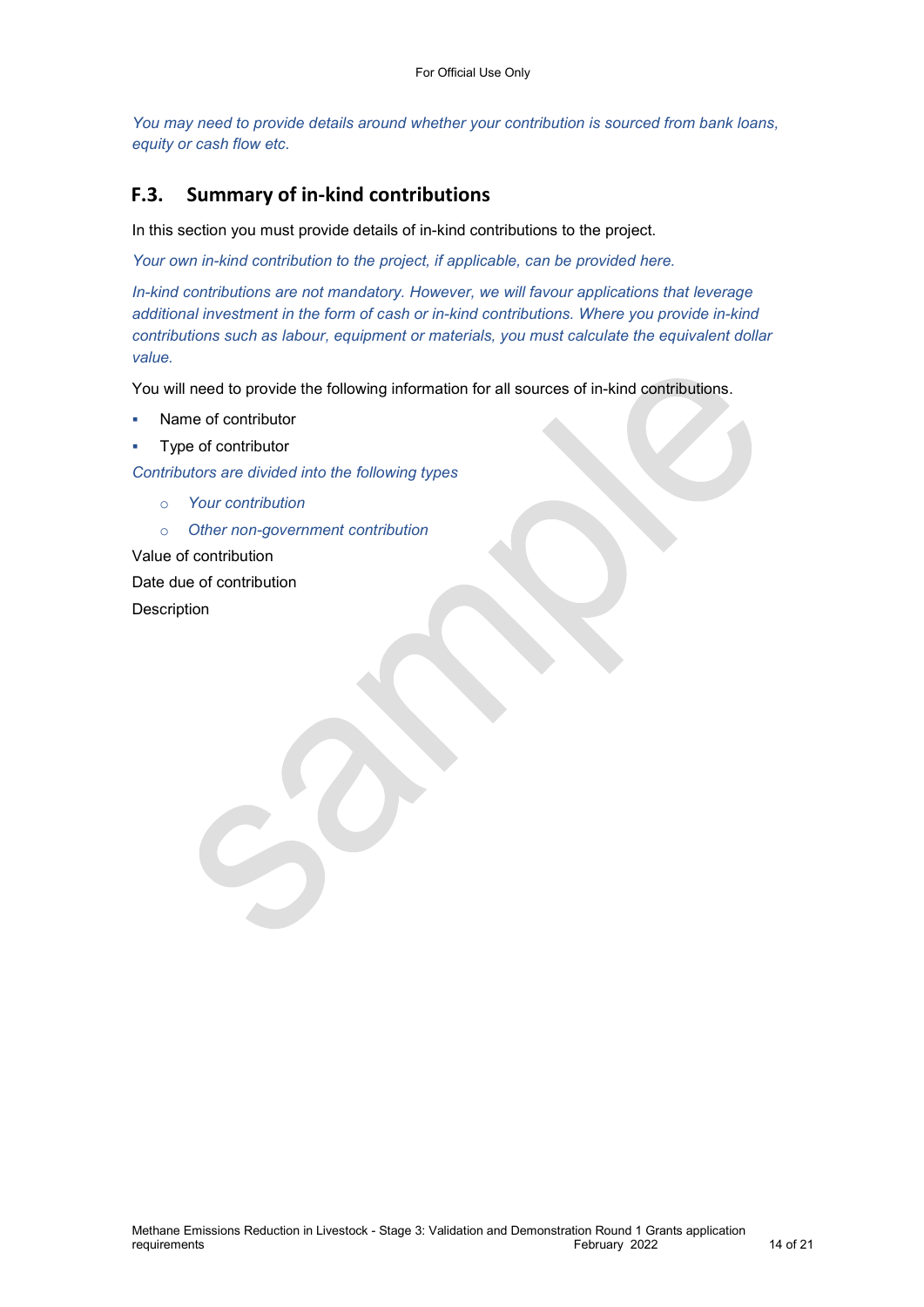# G. Assessment criteria

We will assess your application based on the weighting given to each criterion and against the indicators listed beneath each criterion. We will only consider funding applications that score at least 50 per cent against each criterion as these represent best value for money.

The amount of detail and supporting evidence you provide should be commensurate with the project size, complexity and grant amount requested. You should define, quantify and provide evidence to support your answers.

### G.1. Assessment criterion 1 (30 points)

Your response is limited to 5000 characters including spaces and does not support formatting.

#### Feasibility of your technology solution.

You should demonstrate this by describing:

- a. the technology solution and how it would operate within common grazing management practices in Australia
- b. the technical viability of your technology solution including an assessment of its technology readiness level (TRL)
- c. results of previous testing and small-scale trials of the technology solution, including any productivity (including labour productivity) and abatement impacts, and any sensitivities or risks identified
- d. the potential for your technology solution to increase production system productivity.

### G.2. Assessment criterion 2 (30 points)

Your response is limited to 5000 characters including spaces and does not support formatting.

#### Market opportunity of your technology solution

You should demonstrate this by describing and providing the justification for:

- a. the commercial potential of your technology solution including market research results and the expected net deployment cost of the technology solution for users and related impact on production system productivity (including labour productivity impacts)
- b. the productivity and abatement potential of your technology solution in Australia including the potential level of uptake, productivity impacts and mitigation efficiency in the different environments and grazing production systems your technology solution could be used in
- c. the ability for the technology solution to deliver one or a variety of low emissions feed supplements.

### G.3. Assessment criterion 3 (30 points)

Your response is limited to 5000 characters including spaces and does not support formatting.

#### Capacity, capability and resources to deliver the project

You should demonstrate this by describing: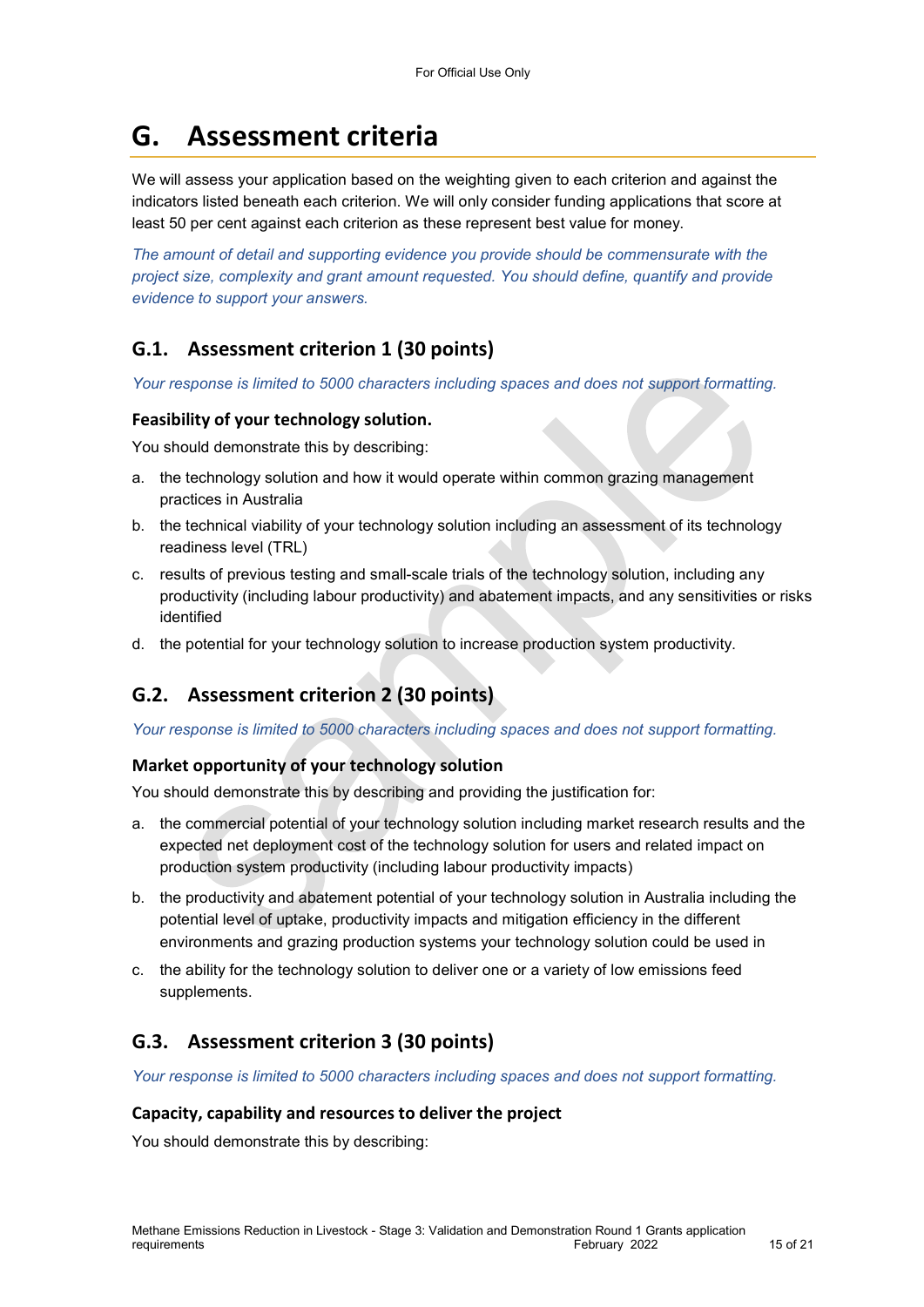- a. your and your project partners track record managing similar projects and access to personnel with the right skills and experience (including experience with grazing production systems and enteric emissions measurement equipment)
- b. your project plan including how you plan to:
	- i. manage the project including scope, implementation methodology and timeframes
		- your application must justify the appropriateness of the proposed sample sizes for the large scale trials in an operational environment
	- ii. mitigate delivery risks
	- iii. secure any required regulatory or other approvals
- c. your communications plan, including your plan to publish outcomes of your project (including in peer-reviewed publications) and disseminate information to producers, agricultural advisers or suppliers, and other industry stakeholders
- d. your access, or future access to any infrastructure, capital equipment (including enteric emissions measurement equipment), technology (including low emission feed supplement) and intellectual property needed to undertake the project.

### G.4. Assessment criterion 4 (10 points)

Your response is limited to 5000 characters including spaces and does not support formatting.

#### Impact of grant funding

You should demonstrate this by describing:

- a. the amount of co-investment (cash and/or separately in-kind contributions, from your entity, other levels of government or project partners) and any additional investment the grant will leverage and explain how this benefits your project
- b. how the grant will impact your project scope including the likelihood your project would not proceed without the grant
- c. the predicted outcomes (environmental/social/scientific/technological) of your proposed technology solutions.

# H. Project partners

You must provide details about your project partners.

For details about project partner contributions refer to the grant opportunity guidelines.

You must provide

- Australian Business Number (ABN)
- Other registration number where applicable
- Business address
- Postal address
- Contact details
- Project partner letter of support attached. Letter to include details of partner contributions.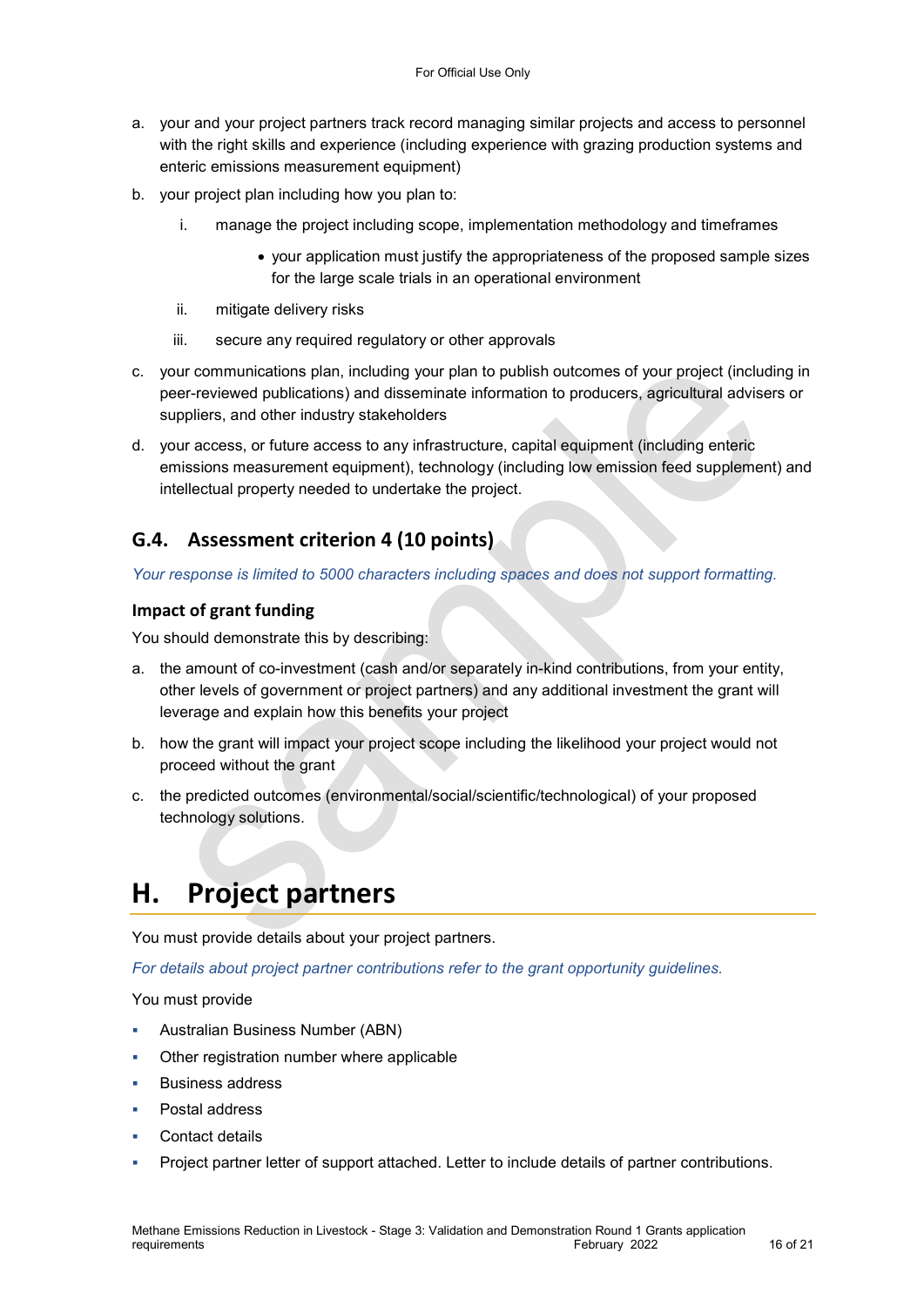Refer to Item 7.2 of the Guidelines for details that must be included in the letter of support.

# I. Bank account details

#### H.1 Bank Account Details

If your application is successful we will need to set up a payment process to pay your grant. We need your bank account details to do this. If your application is not successful we will not process these details.

We can only pay grant funding to the applicant organisation, who if successful will be party to a grant agreement with the Commonwealth. You must provide bank account details for this organisation.

| <b>Account details</b> |
|------------------------|
| Account name           |
| <b>BSB</b>             |
| Account number         |
| <b>Payment contact</b> |
| Given name             |
| Family name            |
| Email address          |
| <b>Phone Number</b>    |
|                        |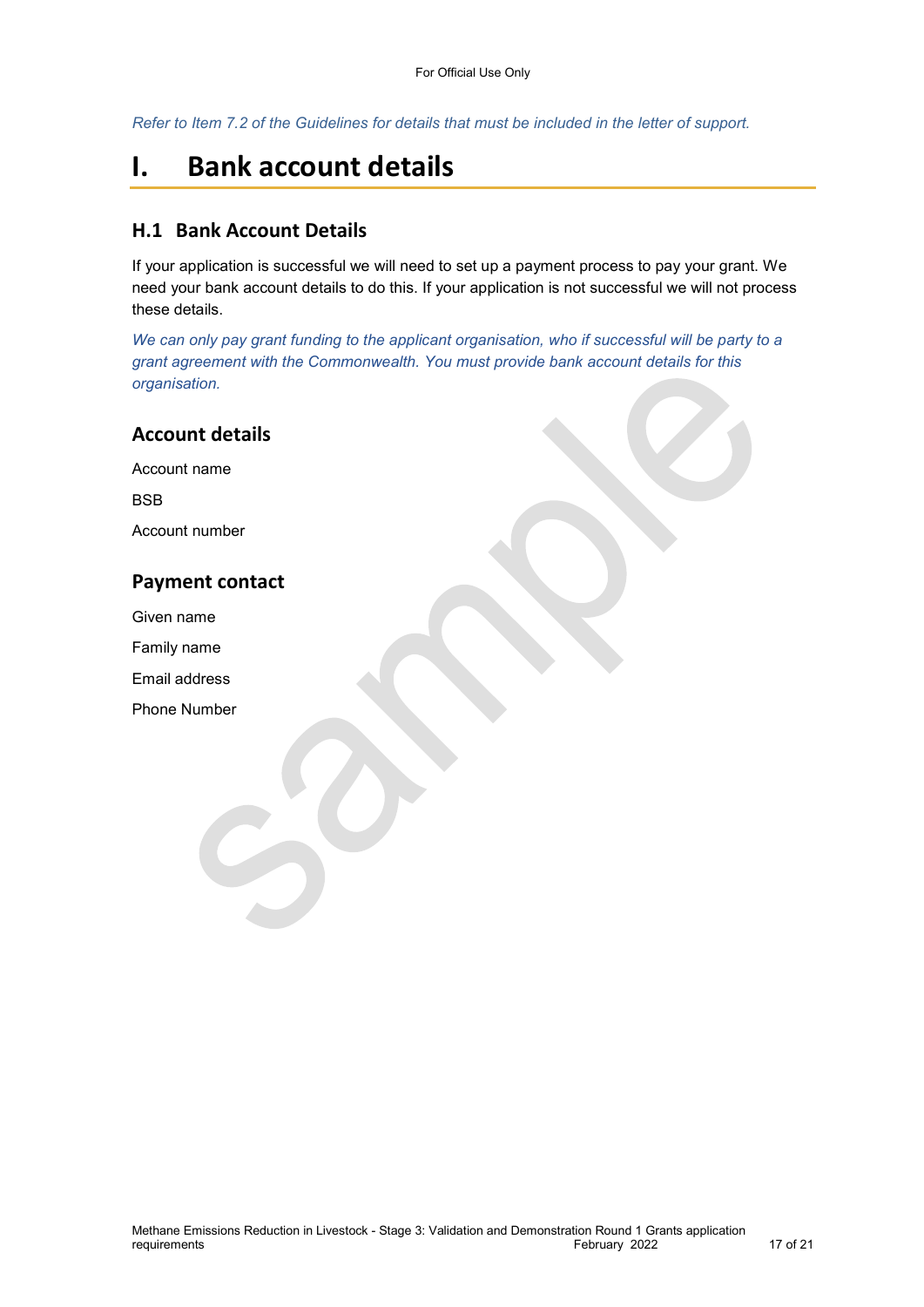# J. Application finalisation

You must answer the following questions and add any supporting documentation required.

#### J.1. Conflict of interest

Do you have any perceived or existing conflicts of interest to declare?

Refer to the grant opportunity guidelines for further information on your conflict of interest responsibilities.

If yes, describe the perceived or existing conflicts of interest.

Your response is limited to 750 characters including spaces and does not support formatting.

If yes, describe how you anticipate managing this conflict.

Your response is limited to 750 characters including spaces and does not support formatting.

#### J.2. Program feedback

How did you hear about the grant opportunity?

You may select from a drop-down menu.

#### J.3. Additional documentation

You must attach the following supporting documentation:

project plan

 A detailed project plan that includes scope, implementation methodology, timeframes, risk management strategies, securing required approvals, and justifies the appropriatateness of the proposed sample sizes for the large scale trials in an operational environment.

project budget

 A detailed project budget that identifies costs under heads of expenditure and includes an explanation of how the costs were determined

project communication plan

 Including your plan to publish outcomes of your project (including in peer-reviewed publications) and disseminate information to producers and other industry stakeholders across all stages of the project

#### accountant declaration

template provided on business.gov.au and GrantConnect

evidence of funding strategy

 Evidence of funding strategy, e.g. financial statements, loan agreements, cash flow documents supporting documentation to demonstrate criterion 3.d.

This could also include letters of agreement from a low emissions feed supplement supplier.

evidence of support from the board

 Evidence of support from the board, CEO or equivalent (template provided on business.gov.au and GrantConnect). Where the CEO or equivalent submits the application, we will accept this as evidence of support.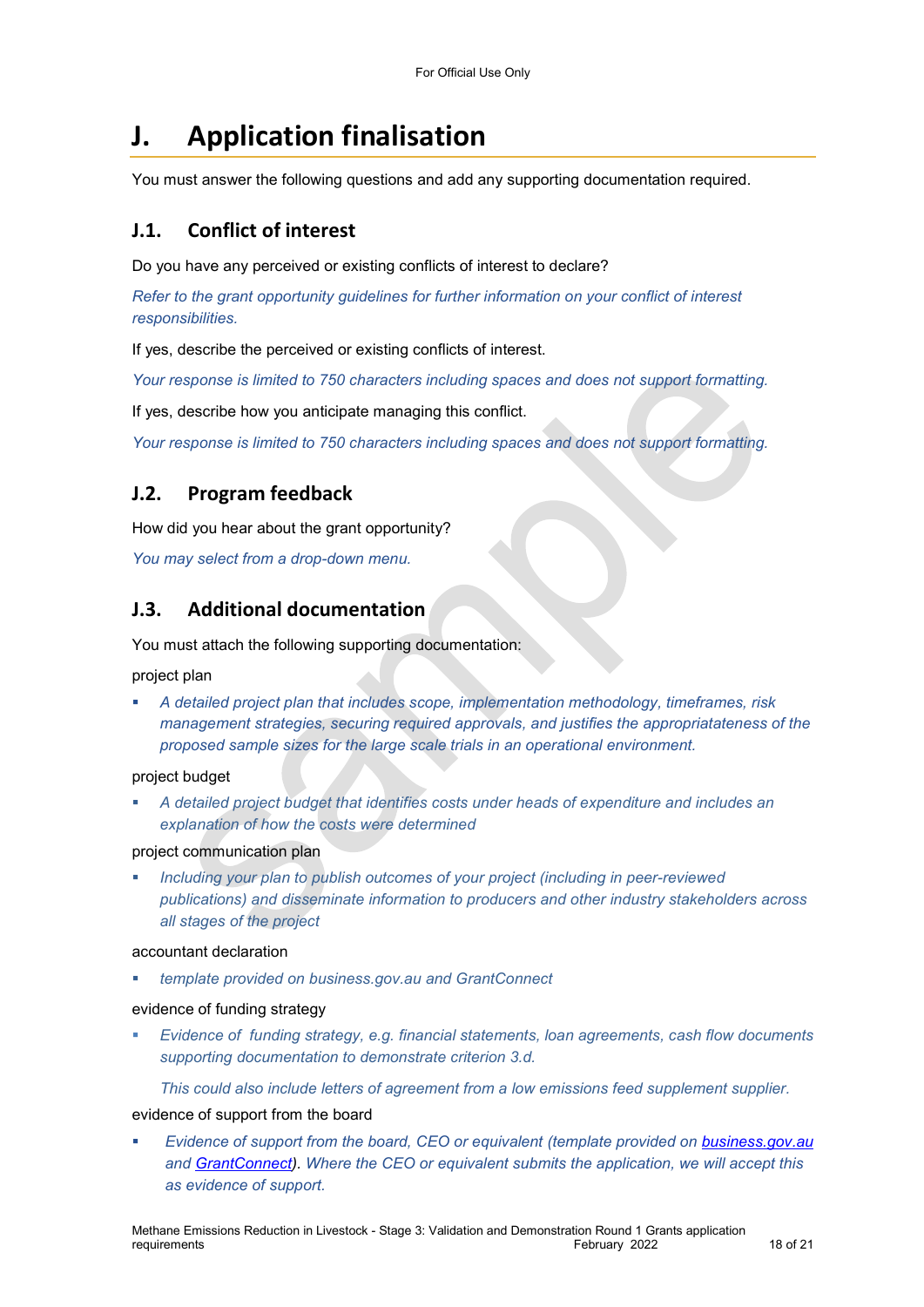#### trust deed (where applicable)

Where you have indicated your entity type is a trustee applying on behalf of a trust, you must attach trust documents showing the relationship of the incorporated trustee to the trust.

You must attach supporting documentation to the application form in line with the instructions provided within the form. You should only attach requested documents. We will not consider information in attachments that we do not request.

# K. Primary contact page

You must provide the details of a primary contact for your application. The details include

- **Given name**
- Family name
- Position title
- Email address
- Phone number
- Mobile number
- Primary address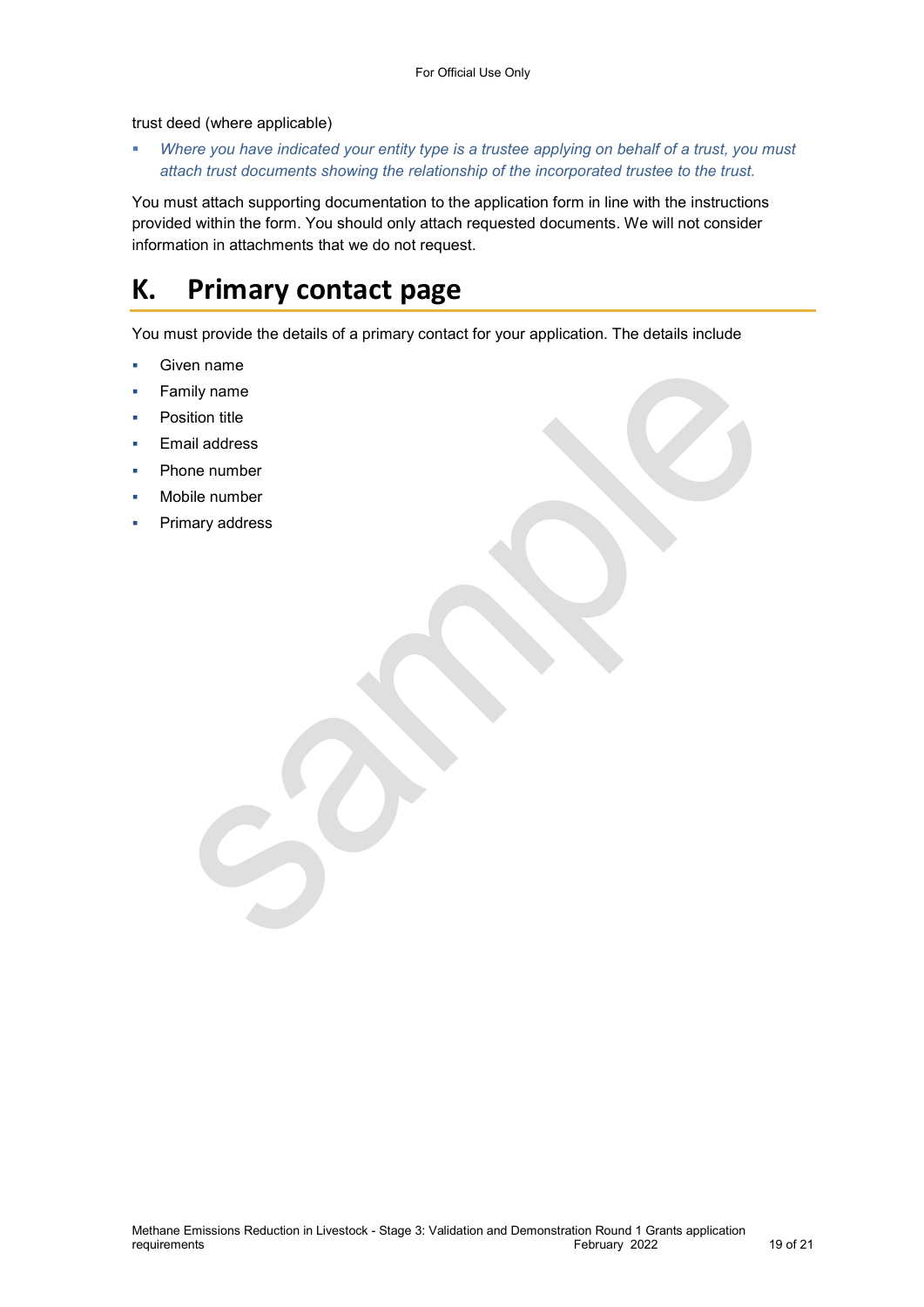# L. Application declaration

In order to submit your application you will be required to agree to the following declaration.

#### L.1. Privacy and confidentiality provisions

I acknowledge that this is an Australian Government program and that the Department of Industry, Science, Energy and Resources (the department) will use the information I provide in accordance with the following:

- Australian Government Public Data Policy Statement
- Commonwealth Grants Rules and Guidelines
- grant opportunity guidelines
- applicable Australian laws

Accordingly, I understand that the department may share my personal information provided in this application within this department and other government agencies:

a. for purposes directly related to administering the program, including governance, research and the distribution of funds to successful applicants

b. to facilitate research, assessment, monitoring and analysis of other programs and activities unless otherwise prohibited by law.

I understand that where I am successful in obtaining a grant, the financial information that I provide for the purposes of payment will be accessible to departmental staff to enable payments to be made through the department's accounts payable software system.

I understand that information that is deemed 'confidential' in accordance with the grant opportunity guidelines may also be shared for a relevant Commonwealth purpose.

The department will publish information on individual grants in the public domain, including on the department's website, unless otherwise prohibited by law.

### L.2. Applicant declaration

I declare that I have read and understood the grant opportunity guidelines, including the grant agreement, privacy, confidentiality and disclosure provisions.

I declare that the proposed project outlined in this application and any associated expenditure has been endorsed by the applicant's board/ management committee or person with authority to commit the applicant to this project.

I declare that the applicant will comply with, and require that its subcontractors and independent contractors comply with, all applicable laws.

I declare that the applicant and any project partners are not listed on the National Redress Scheme list of institutions, where sexual abuse has occurred, that have not joined or signified their intent to join the Scheme.

I declare that the applicant is not named by the Workplace Gender Equality Agency as an organisation that has not complied with the Workplace Gender Equality Act 2012.

I declare that the information contained in this application together with any statement provided is, to the best of my knowledge, accurate, complete and not misleading and that I understand that